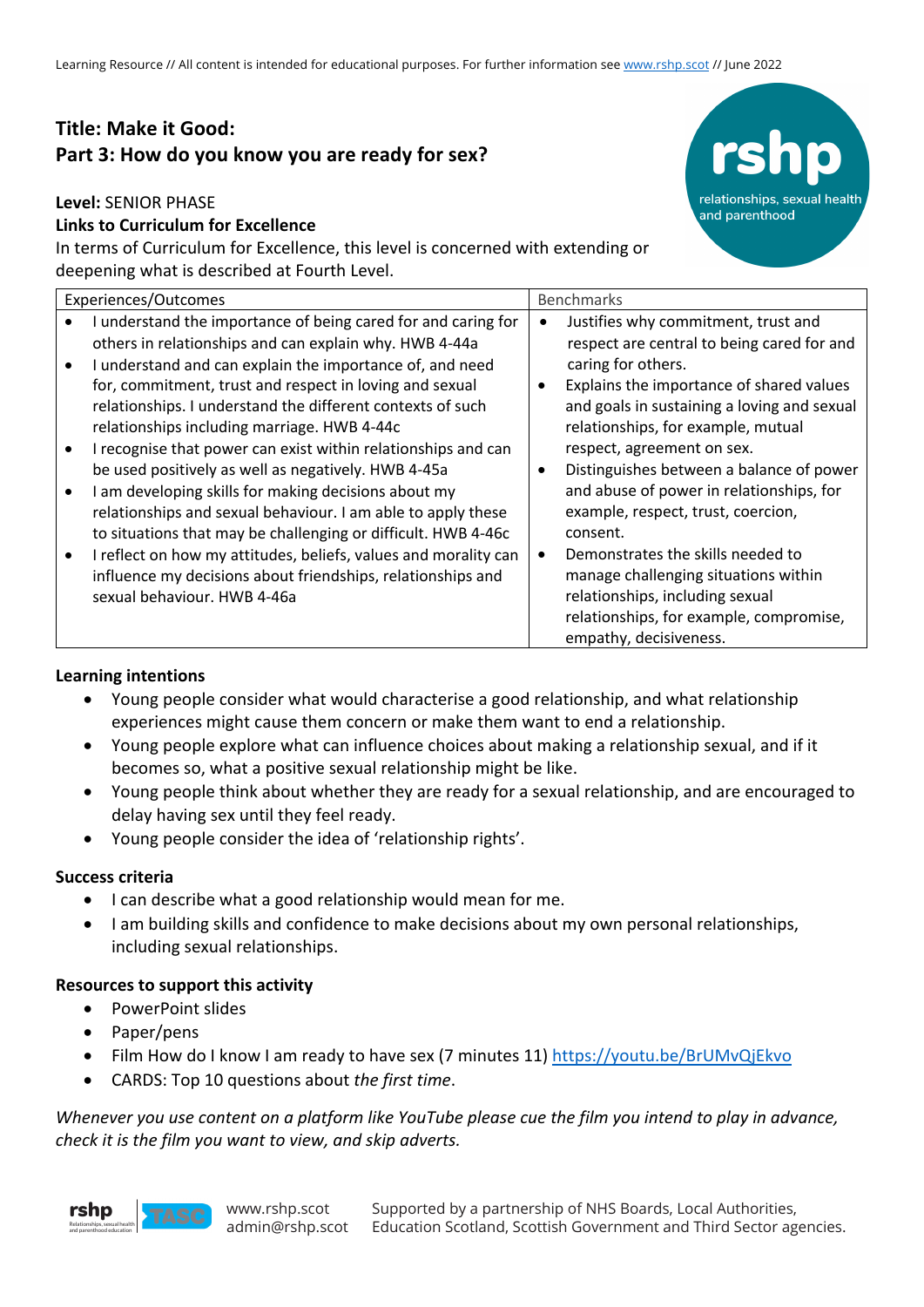# **Activity**

- 1. After a brief recap of the previous session, introduce the learning activities along these lines: Young people have been thinking and talking about relationships, and may be thinking about whether a relationship should include sex – acknowledge some in the group/class may have had sexual experiences, some won't have. Explain this session is not about individuals talking about that personal stuff, and the plan is to be respectful of each other and respect the privacy of others. With that in mind, it's good to consider what makes a person ready for sex, either for the first time for them, or the first time in a relationship (this point is about considering that there is a first time in every relationship).
- **2. What are the most common questions young people have about having sex for the first time?** Hand out some squares of paper and ask young people to work in pairs to come up with the questions they think young people might have about having sex for the first time - this could be for the first time ever, or the first time in a new relationship. These don't need to be their questions, but the kinds of questions young people their age might be wondering about. Tell them they will just fold them in half and keep a hold of them for the time being, and that they won't be collected in.
- 3. **How do you know if you are ready to have sex for the first time?** Watch this short film from a UK based show (7 minutes 11 seconds) **https://youtu.be/BrUMvQjEkvo** *Note*: the final 20 seconds or so are links to discussion hosted by the show and so just turn sound down and end at this point. Any immediate responses or questions from the group?
- 4. **Top 10 questions about** *the first time*. Explain that having watched the short film it's clear that young people can have lots of questions about this, what you want to share now is a series of cards (see prop) that have the top 10 questions that come up whenever young people talk about this topic online –working in their pair as the young people to go through what's given and see if these cards match your own 'first time' questions. Highlight that as well as the questions, these cards also have some answers. Hand out the collection of cards to each pair. Give them time to work through.

After some time, ask for feedback: Without sharing their own questions in detail, did the cards cover the questions they expected? Were the answers helpful? Tell the young people that the class today will end with some information about where they can go to ask questions like this and get good support and information.

- 5. Moving on, the young people have thought about questions people have and the film talked about what it's like to be thinking about first sex. Now, ask young people to work with a partner again and think of up to 5 responses (no need to write anything down) to the question: **So, how do you know if you are ready to have sex?**
- 6. Share the slides with the top 5 things (over 2 slides) that are suggested. Explore: Does this match their lists? Where's the difference if there is any? Collect in the cards, ask the young people to rip up their earlier questions and pop them in the bin.
- **7. Finding good information, advice and support about sexual health including condoms and contraception**. A further learning activity is provided at SENIOR Level which supports learning about services, but the provision of some basic information as part of this learning activity is important. Use